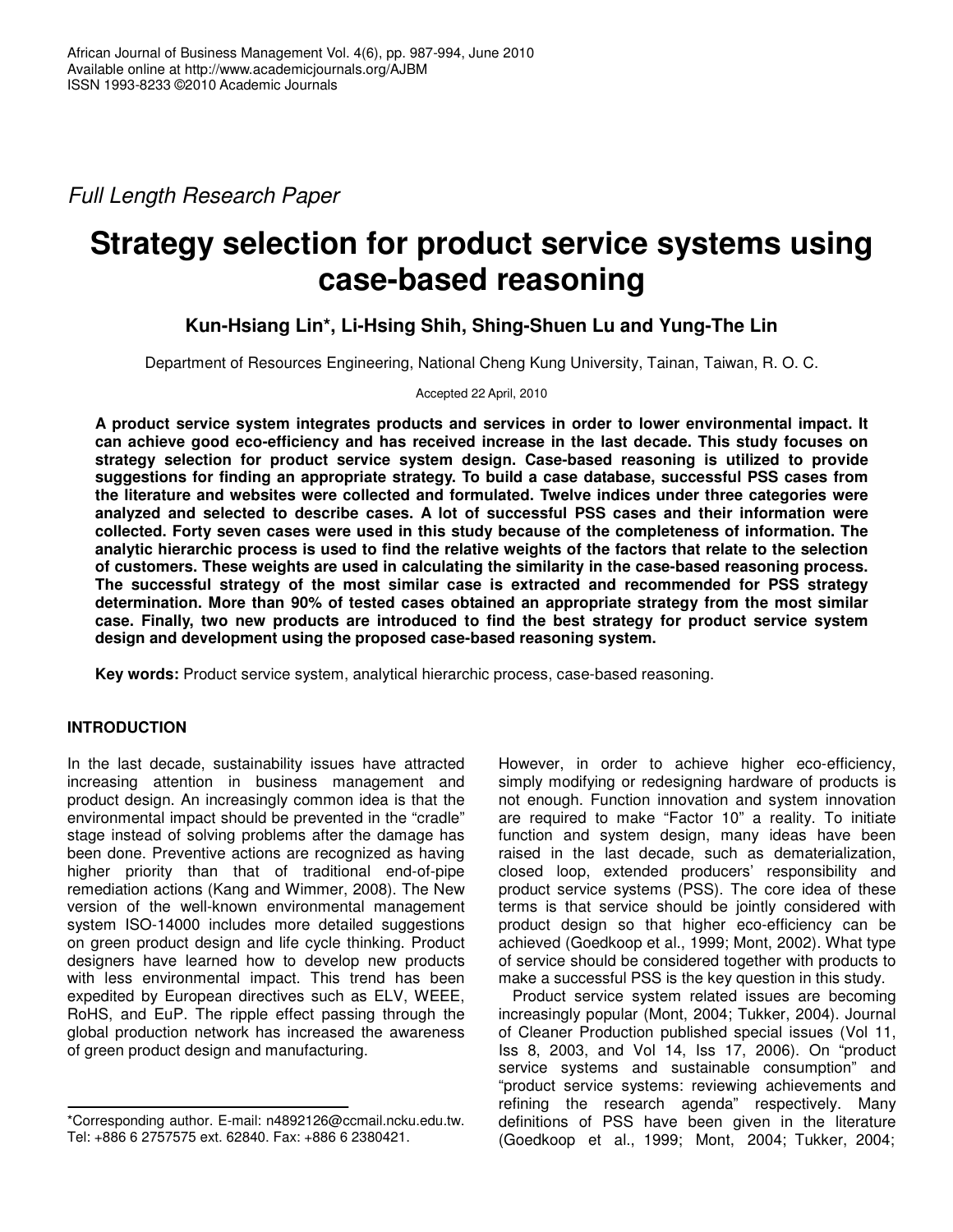

**Figure 1.** The framework of the proposed CBR approach.

Baines et al., 2007). This study adopts the following definition: "A system of products, services, network partners, and supporting infrastructure that is<br>economically feasible, competitive, and satisfies economically feasible, competitive, and satisfies customer needs. It offers dematerialized solutions that minimize the environmental impact of consumption (Baines et al., 2007). How to combine a service with a product is essential for making a successful PSS.

In designing and promoting a product service system, the best type of PSS for a given kind of product must be determined. This study collects successful PSS cases and builds a case-based reasoning (CBR) system to help service selection. PSS cases were stored in a case library with well-defined indices.

The types of service for the successful cases were also categorized. Suggestions for suitable service types for a new product can be obtained using the proposed system. The research scheme is shown in Figure 1, where index selection and evaluation is on the left and the types of service suggestion are on the right. The Weight of each index is evaluated using Analytic hierarchic process (AHP) and the suitable service type of a new case is evaluated using CBR. Each of the 47 cases is used to test the suitability of the chosen factors and the corresponding weights.

### **STRATEGY SELECTION FOR PSS**

Tukker (2004) categorized several PSS classifications into 8 types by orientation as follows.

(A) Product oriented: The business model is based on product ownership transaction, although services are provided to improve the functionality of the product.

1. Maintenance or convenient access during the use phase of the product.

2. Advice and consultancy.

(B) Use oriented: The product is held by the provider or shared by a group of users.

- 3. Leasing.
- 4. Renting or sharing.
- 5. Product pooling.

(C) Result oriented: The focus is on the result. Products are considered as a tool to achieve the desired results.

- 6. Activity management (such as outsourcing activities).
- 7. Pay per service unit.
- 8. Functional result.

This study focuses on five types of service strategy: (1) maintenance and repair, (2) leasing, (3) rental, (4) pay per service, and (5) functional results. Consultancy, product pooling, and outsourcing are excluded from the case library since the number of related cases is comparatively small.

Case-based reasoning is a branch of artificial intelligence. It includes case retrieval, reuse, revision, review, and retention. CBR has been widely used in unstructured and vague problem solving (Aha, 1998). Experience from past cases is extracted for new problems. Similarity between existing cases and a new case can be calculated using a weighted sum of differences of case indices (Watson, 1998). The Weights of the indices can be determined using methods like genetic algorithm, neural network,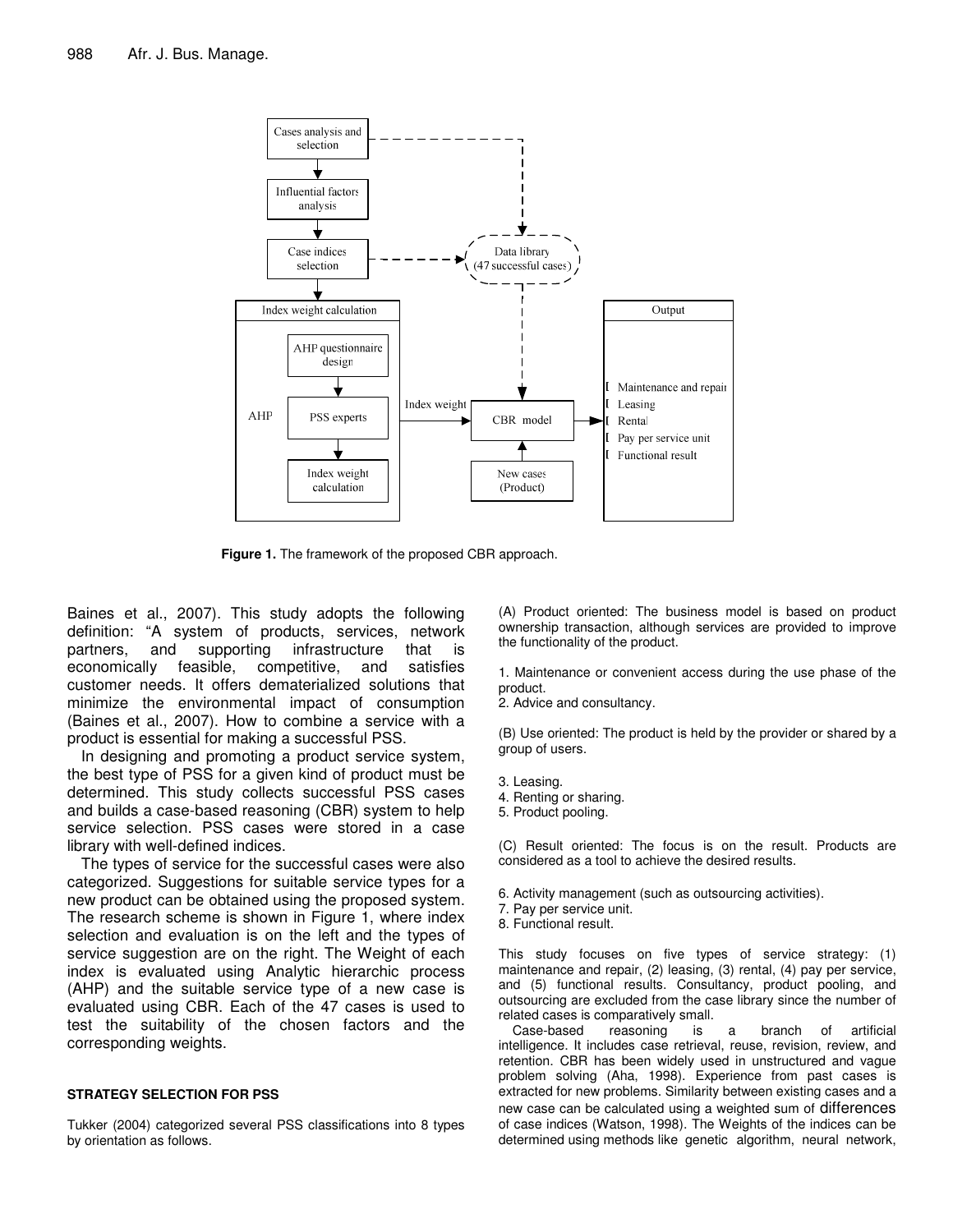and AHP. This study uses AHP to determine the weights of indices in calculating similarity.

Analytic hierarchic process is used in several sitting problems (Larichev and Olson, 2001; Rachdawong and Apawootichai, 2003; Chen, 2006). The strength of this approach is that it organizes tangible and intangible factors in a systematic way, and provides a structured yet relatively simple solution to decision-making problems (Saaty, 1982, 1990; Saaty and Thomas, 2000). The idea behind using AHP that it allows a comprehensive, logical, and structured framework for providing a solution to a particular problem. It can make use of subjective judgments, which is a particularly important feature for decisions that are made on a poor information base. An overview of various AHP methods and their applications can be found in previous studies (Zahedi, 1986; Vargas, 1990; Roper-Lowe and Sharp, 1990; Al-Subhi and Al-Harbi, 2001; Forman and Gass, 2001; Vaidya and Kumar, 2006).

Case-based reasoning is widely used in new product development (Belecheanu et al., 2003; Wu et al., 2006, 2008; Ho, 2008; Choy et al., 2009; Jung et al., 2009). The present study uses CBR to determine the strategy for selecting the service type to cope with the product to obtain a successful PSS.

#### **Case-based reasoning and index construction**

To find a proper service strategy, similar cases or experiences are searched for in the case library. Kolodner and Simpson (1993) suggested a method to calculate similarity that uses the weighted summation of all indices, as shown in Equations (1) and (2).

Total similarity = 
$$
\frac{\sum_{i=1}^{n} w_i * sim(f_i^T, f_i^S)}{\sum_{i=1}^{n} w_i}
$$
 (1)

**Where** 

$$
sim(f_i^T, f_i^S) = 1 - \frac{|f_i^T - f_i^S|}{d_i}
$$
\n(2)

and  $\frac{W_i}{W_i}$  is the weight of the  $\overline{i}$  th index.

The weight  $\frac{W_i}{W_i}$  varies among (0, 1) and summation of all  $\frac{W_i}{W_i}$  is equal to 1.  $^{\textstyle i}$  is the subscript for  $^{\textstyle i}$  th index.

*sim* is the function of similarity of the index between test case and source case, it ranges between (0, 1).

$$
f_i^T
$$
 is the value of index  $i$  of the test case.  
\n
$$
f_i^S
$$
 is the value of index  $i$  of the source case.  
\n
$$
d_i
$$
 is the range of  $\{f_i\}$ , that is  $((\max(f_i) - \min(f_i)))$ .  
\n $n$  is the number of indices.

PSS cases were collected from the literature (Goedkoop et al., 1999) and company websites. To provide a proper strategy for selecting a service type, a case description must be extracted from successful cases. For confirming the practicability of cases, they are adopted when fulfill at least two of the following conditions: (1)

have existed in the market for more than five years, (2) significantly reduce environmental impact, (3) have more than five service providers in a region, and (4) show strong evidence of profitability. In the proposed system, more than 47 successful PSS cases and their descriptions were collected (Table 1).

Many factors make a PSS case successful. The factors may be due to the product itself, consumer preferences, use patterns, and the market social-economical background (Kotler, 2001). In this study, successful PSS cases were collected with their supporting conditions and influential factors.

These conditions and factors were translated into cases indices and stored in the case library. Various influential factors that may positively support the success of PSS were compared and selected. Twelve factors that fall into three categories (Table 2) were selected as indices for case description:

(A) Consumer behavior and usage patterns of the product, such as place and frequency of product use. These indices show how, when, and where the product is used, and therefore facilitate the selection of a service type.

(B) Characteristics of the product itself, such as weight, volume, price, lifetime, subsequent expenditure, and product life cycle. Physical and other characteristics of the product are also presented as quantitative indices.

(C) Background and environment factors of the target market, including GDP per capita of the targeted market, population density, area of territory, and temperature range. These indices represent the social, economic, and geographical background of the target market for the PSS.

Analytic hierarchic process is used to find the relative weights of the indices. These weights are also used in calculating the similarity in a CBR process. Four domains experts were surveyed on the weights via a paired comparison questionnaire of AHP. The resulting weights for similarity calculation are presented in Table 3.

For AHP, the consistency ratio (CR) was used to determine and justify the inconsistency in the pair-wise comparison made by the respondents. García-Cascales and Lamata (2009) presented a detailed calculation of CR. The CR value in this study is 0.082 that is lower then the acceptable value 0.1.

## **SYSTEM TESTING WITH CASES**

Each of the 47 cases was used as a new case to test and validate the system. Table 4 shows the results, where the top three cases with the highest similarity are presented for each case. If the suggested service type from the top three cases matches the original service type of the case, a correct mark is presented on the right-hand side. For example, the number one case is "washing machine" and the top three cases for it are "repair of refrigerator", "computer", and "water heater". The CBR system recommends "maintenance" as the best strategy for PSS development. It matches the original service type of "washing machine", therefore a correct mark appears on the right of row one.

A question mark "?" is used for the case 23 ("video game") because the similarity score of the most similar case is 79.7%, a little lower than those in other cases. However, the strategy-rental provided by the most similar cases match the original case strategy. Similarity scores of the other 46 cases are above 93%, as shown in Table 4.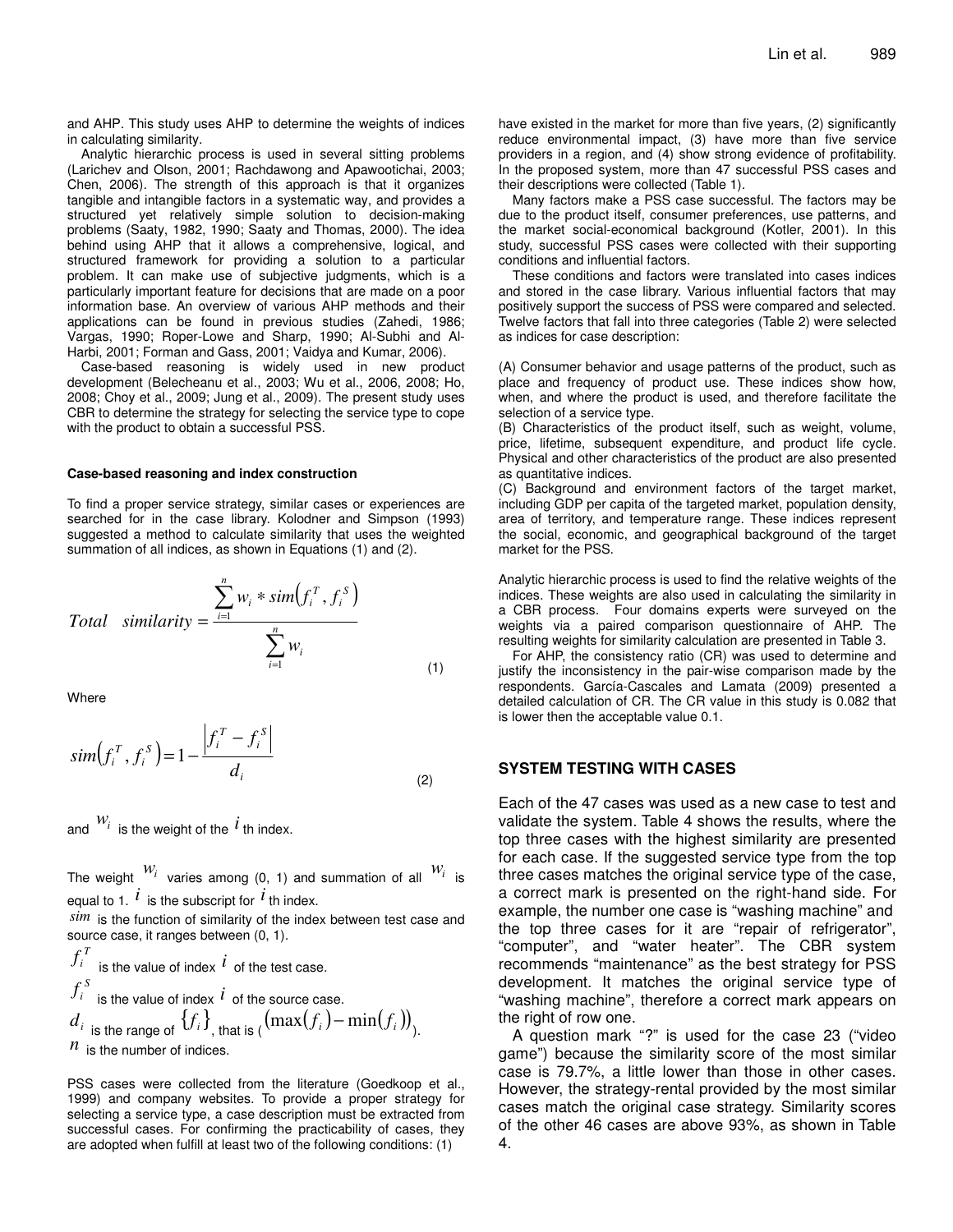| <b>PSS strategies</b>     | Cases                                                                                                                                                                                                                                                                  |
|---------------------------|------------------------------------------------------------------------------------------------------------------------------------------------------------------------------------------------------------------------------------------------------------------------|
| Maintenance and<br>repair | (1) washing machine repair, (2) refrigerator repair, (3) computer repair, (4) laser<br>printer repair, (5) LCD monitor repair, (6) water heater repair, (7) handbag<br>maintenance and repair, (8) jewelry maintenance and repair, (9) watch<br>maintenance and repair |
| Leasing                   | (10) treadmill rental, (11) washing machine rental, (12) LCD TV rental, (13) sofa<br>rental, (14) dryer rental, (15) platform bed rental, (16) refrigerator rental, (17)<br>credenzas rental, (18) dish washer rental                                                  |
| Rental                    | (19) luggage box rental, (20) video CD/DVD rental, (21) evening dress rental, (22)<br>entertainment book rental, (23) video game rental, (24) jewelry rental, (25)<br>handbag rental, (26) GPS rental, (27) DV rental                                                  |
| Pay per service<br>unit   | (28) fax service, (29) printing service, (30) copying service, (31) scanning service,<br>(32) laminating service, (33) clothes washing service, (34) cleaning service, (35)<br>shoes cleaning service, (36) eyeglass cleaning service, (37) photographic service       |
| Functional result         | (38) online music, (39) online magazine, (40) online KTV, (41) music download,<br>(42) multimedia on demand, (43) digital map, (44) online newspaper, (45) online<br>dictionary, (46) digital calendar, (47) book (audio book) download                                |

**Table 1.** Successful PSS cases selected from literature.

Note: literatures include Goedkoop et al. (1999) and Tukker, 2004.

**Table 2.** Indices for case description.

| <b>Categories</b>       | <b>Index</b>              | <b>Definition</b>                                                                                                                                 | <b>Index value</b>                                                                                                                                                                     |
|-------------------------|---------------------------|---------------------------------------------------------------------------------------------------------------------------------------------------|----------------------------------------------------------------------------------------------------------------------------------------------------------------------------------------|
| User behavior           | Place of usage            | The place where the product<br>is often used                                                                                                      | $1 =$ indoor, $2 =$ both, $3 =$ outdoor                                                                                                                                                |
|                         | Frequency of<br>usage     | The frequency that the product<br>is often used                                                                                                   | $1 = 1$ time / month, $2 = 2$ times /<br>month, $3 = 4$ times / month, $4 = 8$<br>times / month, $5 = 1$ time / day, $6 =$<br>more than 1 time / day, $7 =$ anytime                    |
| Product                 | Product fashion<br>cycle  | The period of the product<br>existing in the market (The<br>four stages are product<br>introduction, growth, maturity<br>and decline)             | 1 = less than 3 months, $2 = 3 \times 6$<br>months, $3 = 6 - 9$ months, $4 = 9 - 12$<br>months, $5 =$ more than 12 months                                                              |
|                         | Volume                    | Volume of the product                                                                                                                             | 1 = about 1,000 cm <sup>3</sup> , 2 = about 5,000<br>$cm3$ , 3 = about 50,000 cm <sup>3</sup> , 4 = about<br>100,000 cm <sup>3</sup> , 5 = more than 200,000<br>$\text{cm}^3$          |
|                         | Weight                    | Weight of the product                                                                                                                             | $1 =$ about 4 kg, 2 = about 8 kg, 3 =<br>about 12 kg, $4 =$ about 20 kg, $5 =$<br>more than 30 kg                                                                                      |
|                         | Useful life               | It is the length of time that any<br>manufactured item can be<br>expected to be 'serviceable' or<br>supported by its originating<br>manufacturer. | $1~100$ years                                                                                                                                                                          |
|                         | Price                     | Expenditure of the product<br>purchasing                                                                                                          | 1 = less than 30 US dollars, $2 = 31$ ~<br>300 US dollars, $3 = 301 \sim 900$ US<br>dollars, $4 = 901 \sim 1500$ US dollars, 5<br>$=$ more than 1500 US dollars                        |
|                         | Subsequent<br>expenditure | The total expenditure of the<br>product after you bought it.                                                                                      | 1 = less than 30%, $2 = 30 \times 60$ %, $3 =$<br>more than 60%                                                                                                                        |
| External<br>environment | GDP per capita            | Gross Domestic Product per<br>capita of target market                                                                                             | $1 =$ less than 10,000 US dollars, $2 =$<br>10,000 ~ 20,000 US dollars, $3 =$<br>20,001 ~ 30,000 US dollars, $4 =$<br>30,001 ~ 40,000 US dollars, $5 =$<br>more than 40,000 US dollars |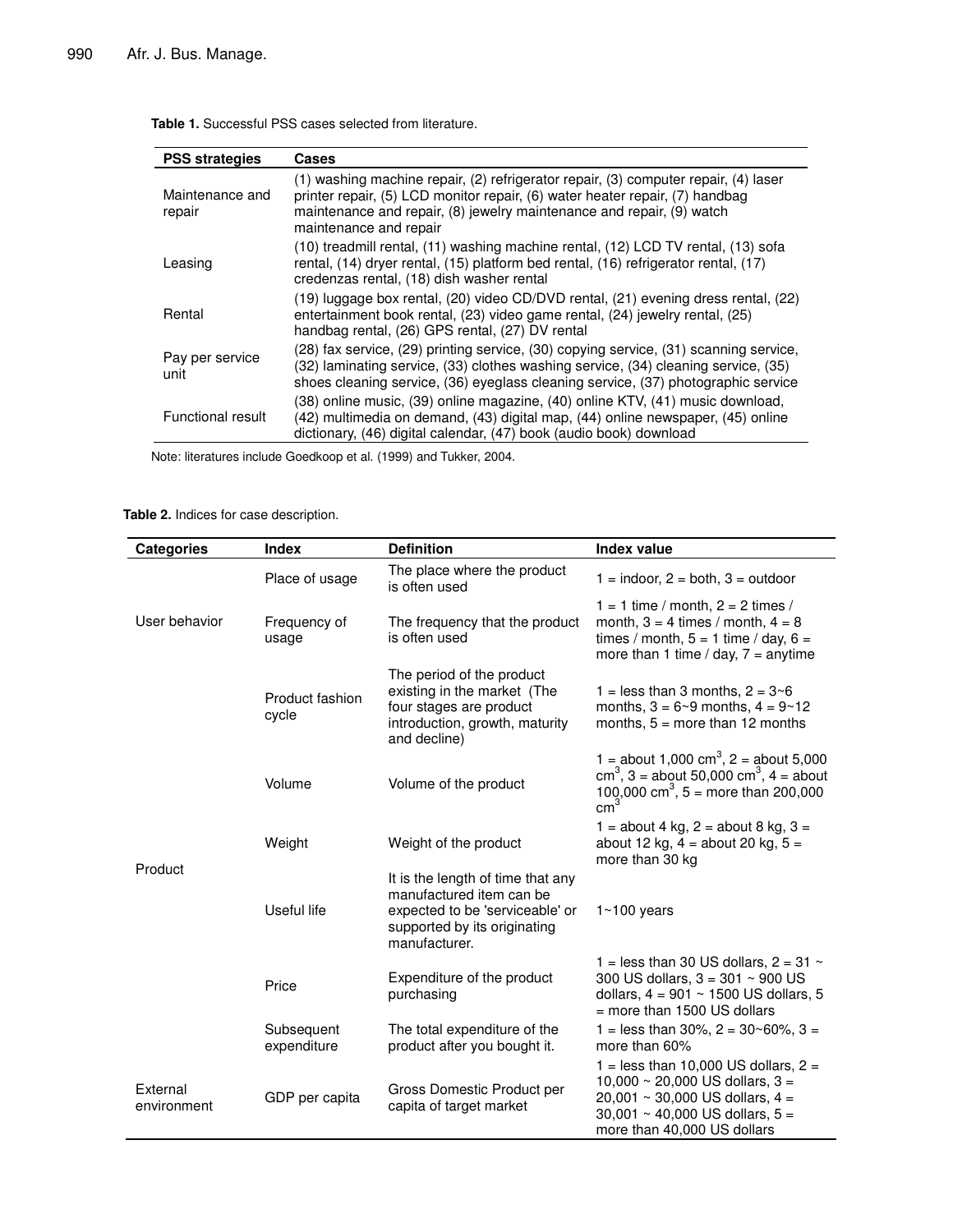| Population<br>density | Number of people per km <sup>2</sup> of<br>the target market                                  | $1 =$ less than 50 persons /<br>$\text{km}^2$ , 2 = 51 ~ 100 persons /<br>$\text{km}^2$ , 3 = 101 ~ 150 persons /<br>$\text{km}^2$ , 4 = 151 ~ 200 persons /<br>$km^2$ , 5 = more than, 200<br>persons / $km2$ |
|-----------------------|-----------------------------------------------------------------------------------------------|----------------------------------------------------------------------------------------------------------------------------------------------------------------------------------------------------------------|
| Area of territory     | Total area of target market                                                                   | 1 = less than 5 km <sup>2</sup> , 2 = $5 \sim 37$<br>$\text{km}^2$ , 3 = 38 ~ 69 km <sup>2</sup> , 4 = 70<br>~100 km <sup>2</sup> , 5 = more than, 100<br>$km^2$                                               |
| Temperature<br>range  | The difference between<br>minimum and maximum<br>monthly mean temperature in<br>target market | 1 = less than 5 $^{\circ}$ C, 2 = 5 ~ 10<br>$^{\circ}$ C, 3 = 10.1 ~ 15 $^{\circ}$ C, 4 = 15.1<br>~20 °C, 5 = more than 20 °C                                                                                  |

**Table 2**. Cont.

**Table 3.** Relative weights of the indices.

| <b>Categories</b>    | Weights | <b>Indices</b>         | Weights |
|----------------------|---------|------------------------|---------|
|                      | 0.348   | Place of usage         | 0.116   |
| User behavior        |         | Frequency of Usage     | 0.232   |
|                      |         | Product fashion cycle  | 0.042   |
|                      | 0.343   | Volume                 | 0.036   |
| Product              |         | Weight                 | 0.034   |
|                      |         | Useful life            | 0.064   |
|                      |         | Price                  | 0.082   |
|                      |         | Subsequent expenditure | 0.085   |
|                      |         | GDP per capita         | 0.119   |
|                      | 0.309   | Population density     | 0.079   |
| External environment |         | Area of territory      | 0.052   |
|                      |         | Temperature range      | 0.059   |

One of the reasons for this outlier is that case 23 was retrieved from the USA, whereas the top three cases are from Taiwan. Hence, the difference of indices of environment and background lowers the similarity score. However the system still found an appropriate strategyrental in this case. The system performance is quite satisfactory based on results for the forty seven cases.

#### **APPLICATION TO NEW CASES**

Two hypothetical cases were used to test the application potential for the CBR system. First case is books for qualification examination for government employees in Taiwan. These books are usually revised every three years. Prices range from 10 - 30 US dollars and users do not keep them once they pass the exam. The top three

similar cases are (1) entertainment book rental (similarity: 97%), (2) scanning service (94%), and (3) video CD/DVD rental (92%). The first and the third cases suggest shortterm rental while the second suggests pay per service. These two strategies can be applied to books for exam preparation.

The second hypothetical case is milk bottle sterilizers for parents with babies. A sterilizer is about 30 to 40 US dollars and its lifetime is about 5 years. After using the proposed CBR system, the three most similar cases are (1) eyeglass cleaning service (similarity 99%), (2) scanning service (similarity 95%), and (3) clothes washing service (92%). All three cases fall into the category of pay per service. In fact, there is a Swedish that company provides this kind of service. The sterilizer has an electronic counter that keeps track of the number of uses of the product. The company charges consumers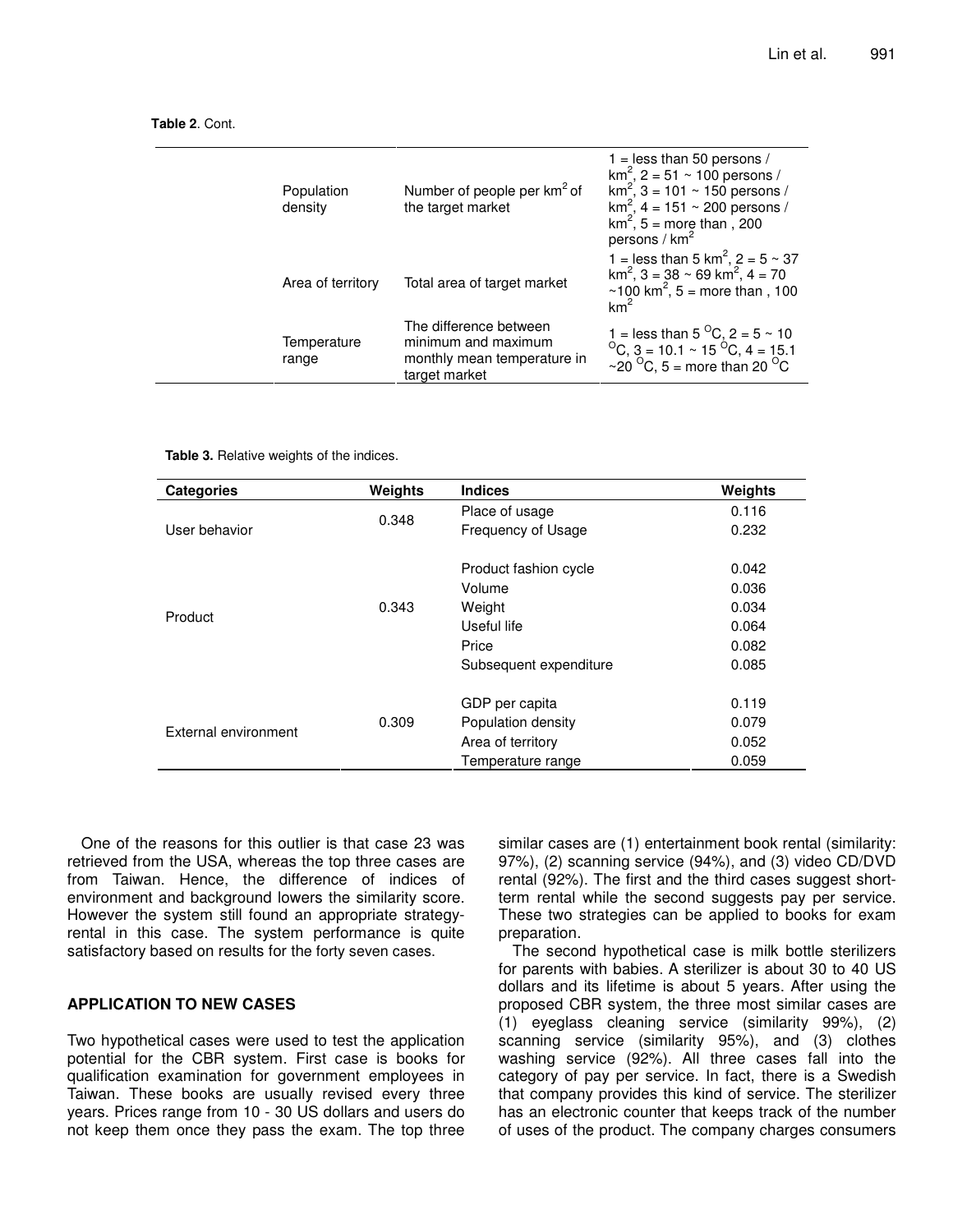# **Table 4.** Results of system testing.

|                          | Top three cases with highest similarity |                                                              |                                |                    |
|--------------------------|-----------------------------------------|--------------------------------------------------------------|--------------------------------|--------------------|
| <b>Testing products</b>  | 1st case                                | 2nd case                                                     | 3rd case                       | <b>Rationality</b> |
| (original PSS strategy)  | (similarity score) (%)                  | (similarity score) (%)                                       | (similarity score) (%)         |                    |
| (1) Washing machine      | Refrigerator repair                     |                                                              |                                |                    |
| (maintenance and repair) | (93.99)                                 | Computer repair (91.59)                                      | Water heater repair (90.19)    | $\vee$             |
| (2) Refrigerator         | Water heater repair                     | Washing machine repair                                       |                                |                    |
| (maintenance and repair) | (96.20)                                 | (93.99)                                                      | Computer repair (93.31)        | $\vee$             |
| (3) Computer             | LCD monitor repair                      |                                                              |                                |                    |
| (maintenance and repair) | (95.67)                                 | Refrigerator repair (93.61)                                  | Water heater repair (93.01)    | V                  |
| (4) Laser printer        |                                         | Washing machine<br>Printing service (88.4)<br>repair (90.14) |                                | V                  |
| (maintenance and repair) |                                         |                                                              | Computer repair (85.23)        |                    |
| (5) LCD monitor          | Computer repair                         | Water heater repair                                          |                                |                    |
| (maintenance and repair) | (95.67)                                 | (95.64)                                                      | Refrigerator repair (91.84)    | V                  |
| (6) Water heater         | Refrigerator repair                     | LCD monitor repair                                           |                                |                    |
| (maintenance and repair) | (96.20)                                 | (95.64)                                                      | Computer repair (93.01)        | V                  |
| (7) Handbag              | Jewelry maintenance                     | Watch maintenance and                                        |                                |                    |
| (maintenance and repair) | and repair (95.00)                      | repair (93.18)                                               | Treadmill rental (74.44)       | V                  |
| (8) Jewelry              | Handbag maintenance                     | Watch maintenance and                                        |                                |                    |
| (maintenance and repair) | and repair (95.00)                      | repair (94.08)                                               | Jewelry rental (80.67)         | V                  |
| (9) Watch                | Jewelry maintenance                     | Handbag maintenance                                          |                                |                    |
| (maintenance and repair) | and repair (94.08)                      | and repair (93.18)                                           | Refrigerator rental (75.94)    | V                  |
|                          | Washing machine                         |                                                              |                                | v                  |
| (10) Treadmill (leasing) | rental (94.86)                          | LCD TV rental (90.33)                                        | Dryer rental (89.69)           |                    |
| (11) Washing machine     | Treadmill rental (94.86)                | Dryer rental (94.83)                                         | LCD TV rental (93.67)          | V                  |
| (leasing)                |                                         |                                                              |                                |                    |
| (12) LCD TV              | Washing machine                         | Treadmill rental (90.33)                                     | Refrigerator rental (89.09)    | v                  |
| (leasing)                | rental (93.69)                          |                                                              |                                |                    |
| $(13)$ Sofa              | Platform bed rental                     | Credenzas rental (86.77)                                     | Refrigerator rental (86.67)    | V                  |
| (leasing)                | (93.29)                                 |                                                              |                                |                    |
| $(14)$ Dryer             | Washing machine                         | Treadmill rental (89.69)                                     | LCD TV rental (88.50)          | V                  |
| (leasing)                | rental (94.83)                          |                                                              |                                |                    |
| (15) Platform bed        | Credenzas rental                        | Sofa rental (93.29)                                          | Dish washer rental (86.23)     | V                  |
| (leasing)                | (93.48)                                 |                                                              |                                |                    |
| (16) Refrigerator        | LCD TV rental (89.09)                   | Sofa rental (86.68)                                          | Washing machine rental (86.26) | v                  |
| (leasing)                |                                         |                                                              |                                |                    |
| (17) Credenzas           | Platform bed rental                     | Sofa rental (86.77)                                          | Refrigerator rental (82.47)    | V                  |
| (leasing)                | (93.48)                                 |                                                              |                                |                    |
| (18) Dish washer         | LCD TV rental (88.62)                   | Platform bed rental                                          | Washing machine rental (85.42) | V                  |
| (easing)                 |                                         | (88.22)                                                      |                                |                    |
| (19) Luggage box         | GPS rental (94.86)                      | Scanning service (87.44)                                     | Cleaning service (85.21)       | V                  |
| (rental)                 |                                         |                                                              |                                |                    |
| (20) Video CD/DVD        | Entertainment book                      | Fax service (93.24)                                          | Multimedia on demand (92.27)   | V                  |
| (rental)                 | rental (94.70)                          |                                                              |                                |                    |
| (21) Evening dress       | handbag rental (85.67)                  | jewelry rental (84.78)                                       | Video game rental (75.48)      | V                  |
| (rental)                 |                                         |                                                              |                                |                    |
| (22) Entertainment       | Video CD/DVD rental                     | Scanning service (90.61)                                     | Online magazine (88.40)        | V                  |
| book (rental)            | (94.70)                                 |                                                              |                                |                    |
| (23) Video game          | Entertainment book                      | jewelry rental (77.46)                                       | Video CD/DVD rental (77.22)    | V                  |
| (rental)                 | rental (79.66)                          |                                                              |                                |                    |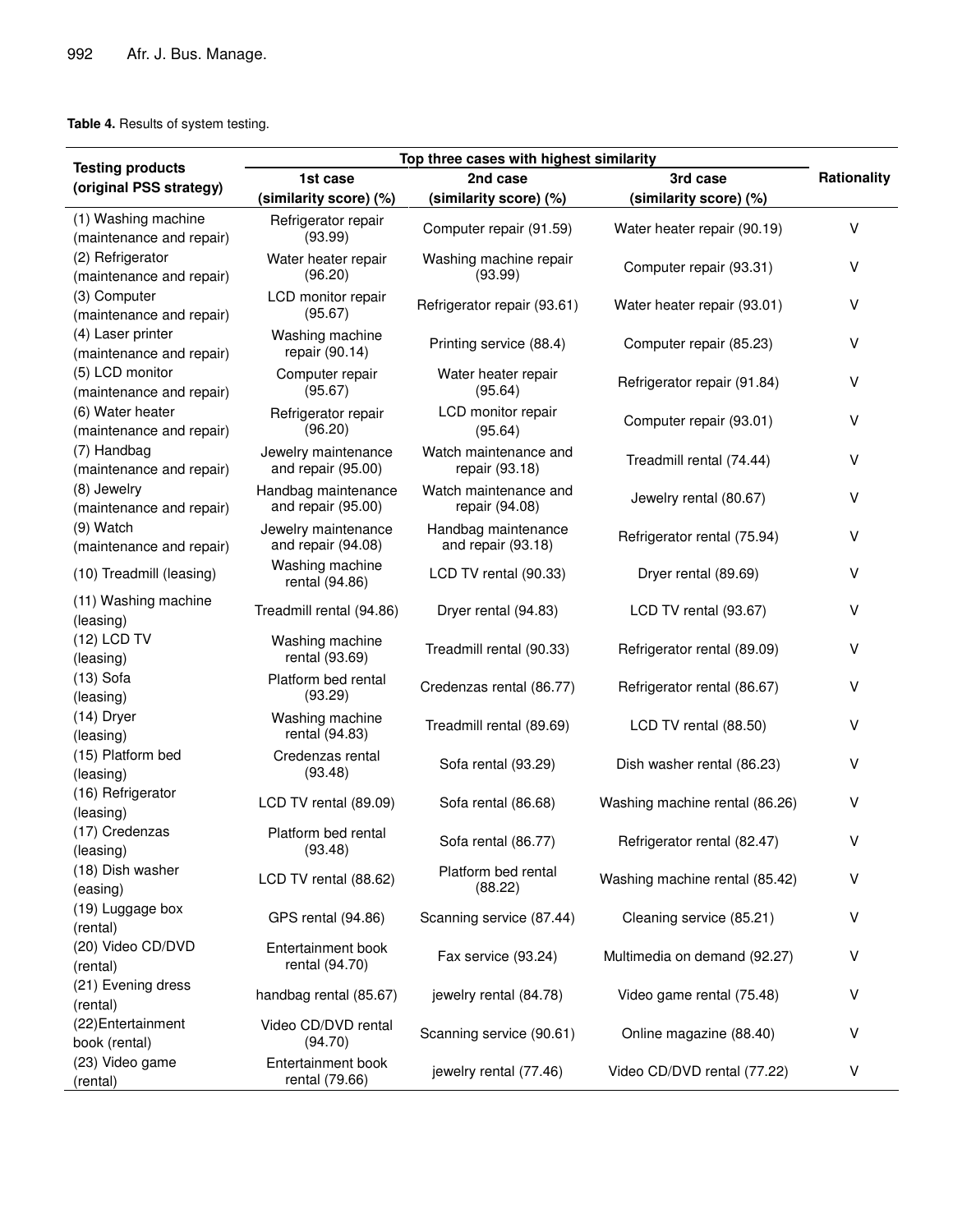## **Table 4.** Cont.

| (24) Jewelry                                                | handbag rental                           | Evening dress                      | Jewelry maintenance                  | V |
|-------------------------------------------------------------|------------------------------------------|------------------------------------|--------------------------------------|---|
| (rental)                                                    | (99.10)                                  | rental (84.78)                     | and repair (80.67)                   |   |
| (25) Handbag                                                | jewelry rental                           | Evening dress                      | Jewelry maintenance                  | V |
| (rental)                                                    | (99.10)                                  | rental (84.78)                     | and repair (80.67)                   |   |
| $(26)$ GPS                                                  | Luggage box                              | Cleaning service                   | Eyeglass cleaning                    | V |
| (rental)                                                    | rental (94.86)                           | (88.55)                            | service (88.34)                      |   |
| $(27)$ DV<br>(rental)                                       | Photographic<br>service (95.90)          | Cleaning service<br>(89.01)        | GPS rental (87.00)                   | V |
| (28) Fax modem                                              | Video CD/DVD                             | Scanning service                   | Online dictionary                    | V |
| (pay per service unit)                                      | rental (93.24)                           | (93.23)                            | (89.67)                              |   |
| (29) Printer                                                | Clothes washing                          | Laminating service                 | Copying service                      | V |
| (pay per service unit)                                      | service (94.01)                          | (92.33)                            | (91.96)                              |   |
| (30) Photostat                                              | Clothes washing                          | Printing service                   | Shoes cleaning service               | v |
| (pay per service unit)                                      | service (97.95)                          | (91.96)                            | (90.22)                              |   |
| (31) Scanner<br>(pay per service unit)                      | Eyeglass cleaning<br>service (95.76)     | Fax service (93.23)                | Laminating service<br>(91.52)        | V |
| (32) Laminator                                              | Eyeglass cleaning                        | Printing service                   | Scanning service                     | V |
| (pay per service unit)                                      | service (95.76)                          | (92.33)                            | (91.52)                              |   |
| (33) Washing machine                                        | Copying service                          | Printing service                   | Eyeglass cleaning                    | V |
| (pay per service unit)                                      | (97.95)                                  | (94.01)                            | service (90.58)                      |   |
| (34) Cleaning product<br>(pay per service unit)             | Clothes washing<br>service (90.37)       | DV rental (89.01)                  | GPS rental (88.55)                   | V |
| (35) Shoes cleaning<br>product<br>(pay per service unit)    | Copying service<br>(90.22)               | Clothes washing<br>service (88.17) | Eyeglass cleaning<br>service (86.48) | V |
| (36) Eyeglass cleaning<br>machine<br>(pay per service unit) | Scanning service<br>(95.76)              | Laminating service<br>(90.58)      | Clothes washing<br>service (88.99)   | V |
| (37) Advanced DV<br>(pay per service unit)                  | DV rental (95.90)                        | Cleaning service<br>(84.91)        | GPS rental (82.90)                   | ٧ |
| (38) Music CD                                               | Online newspaper                         | Multimedia on                      | Online magazine                      | ٧ |
| (functional result)                                         | (97.14)                                  | demand (96.130)                    | (94.70)                              |   |
| (39) Magazine                                               | Multimedia on                            | Online music                       | Online newspaper                     | ٧ |
| (functional result)                                         | demand (98.57)                           | (94.70)                            | (94.41)                              |   |
| (40) Karaoke Machines<br>(functional result)                | Multimedia on<br>demand (91.96)          | Online magazine<br>(90.53)         | Online music (88.09)                 | ٧ |
| (41) Music CD<br>(functional result)                        | Book (audio book)<br>download<br>(98.70) | Platform bed rental<br>(81.72)     | Credenzas rental<br>(81.10)          | V |
| (42) Video CD/DVD                                           | Online magazine                          | Online music                       | Online dictionary                    | V |
| (functional result)                                         | (98.57)                                  | (96.13)                            | (95.84)                              |   |
| $(43)$ Map                                                  | Online magazine                          | Multimedia on                      | Online dictionary                    | v |
| (functional result)                                         | (86.26)                                  | demand (84.83)                     | (84.83)                              |   |
| (44) Newspaper                                              | Online music                             | Online magazine                    | Multimedia on demand                 | V |
| (functional result)                                         | (97.14)                                  | (94.70)                            | (93.28)                              |   |
| (45) Dictionary<br>(functional result)                      | Multimedia on<br>demand<br>(95.84)       | Online magazine<br>(94.42)         | Online music (91.97)                 | V |
| (46) Calendar<br>(functional result)                        | Online newspaper<br>(89.15)              | LCD monitor repair<br>(86.45)      | Online music (86.29)                 | v |
| (47) Book (audio book)                                      | Music downloads                          | Platform bed rental                | Credenzas rental                     | V |
| (functional result)                                         | (98.70)                                  | (80.42)                            | (79.80)                              |   |
| Rate of successful reasoning                                |                                          |                                    | $46/47 = 97.87\%$                    |   |